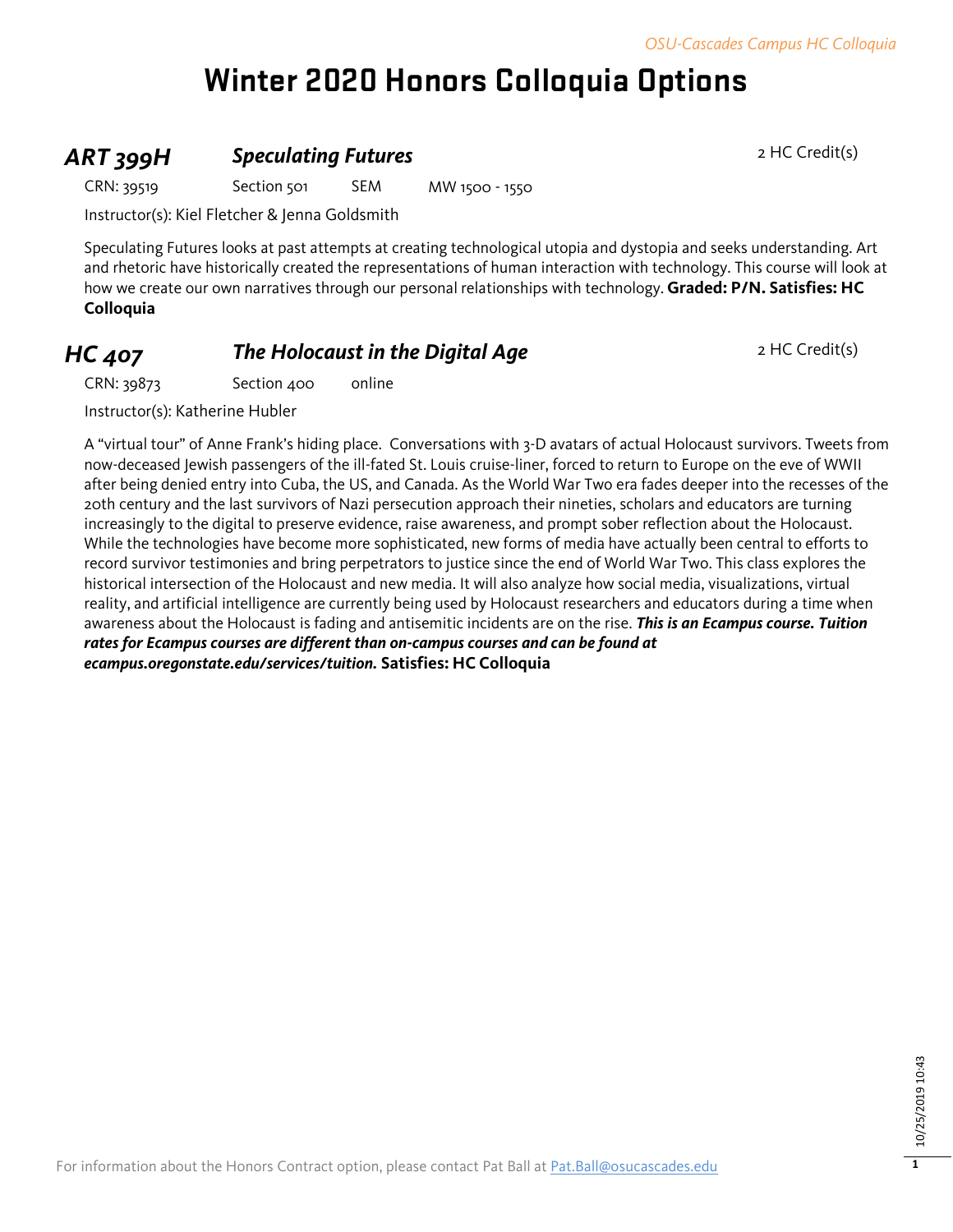# **Winter 2020 Honors Elective Options**

## **HC 409 Civic Engagement Civic Engagement** 1 HC Credit(s)

CRN: 38467 Section 501 PRAC

Instructor(s): Leanna Dillon

Honors students can earn credit while participating in an ongoing community engagement project within the local community. Participating honors students commit to serve an average of 2-3 hours per week within their project site, keep track of their service hours, and complete a 2 page reflection paper due at the end of the term. Students must contact Leanna Dillon (leanna.dillon@oregonstate.edu) to complete a Learning Agreement and get details on how to register for this course prior to the start of the term. **Graded: P/N. Satisfies: HC Elective**

| $HC$ 409   | <b>Professional &amp; Career Development</b> |      |                          | 1 HC Credit(s) |
|------------|----------------------------------------------|------|--------------------------|----------------|
| CRN: 40325 | Section 502                                  | HYB. | F 1600 - 1750            |                |
|            |                                              |      | Meets weeks $3 & 7$ only |                |

Instructor(s): LeeAnn Baker & Nathan Petitti

This professional and career development course is designed to increase your awareness of skills necessary for a successful life after college. We will work together to create a customized development plan focused on your strengths and weaknesses with an aim to achieve your development goal. We will give you the fundamentals and you will practice these skills with your classmates and the larger community. Part of the course will include attending professional development and career events. This course is for anyone who hopes to have a smooth transition to adulting! Meets weeks 3 & 7 only. **Graded: P/N. Satisfies: HC Elective**